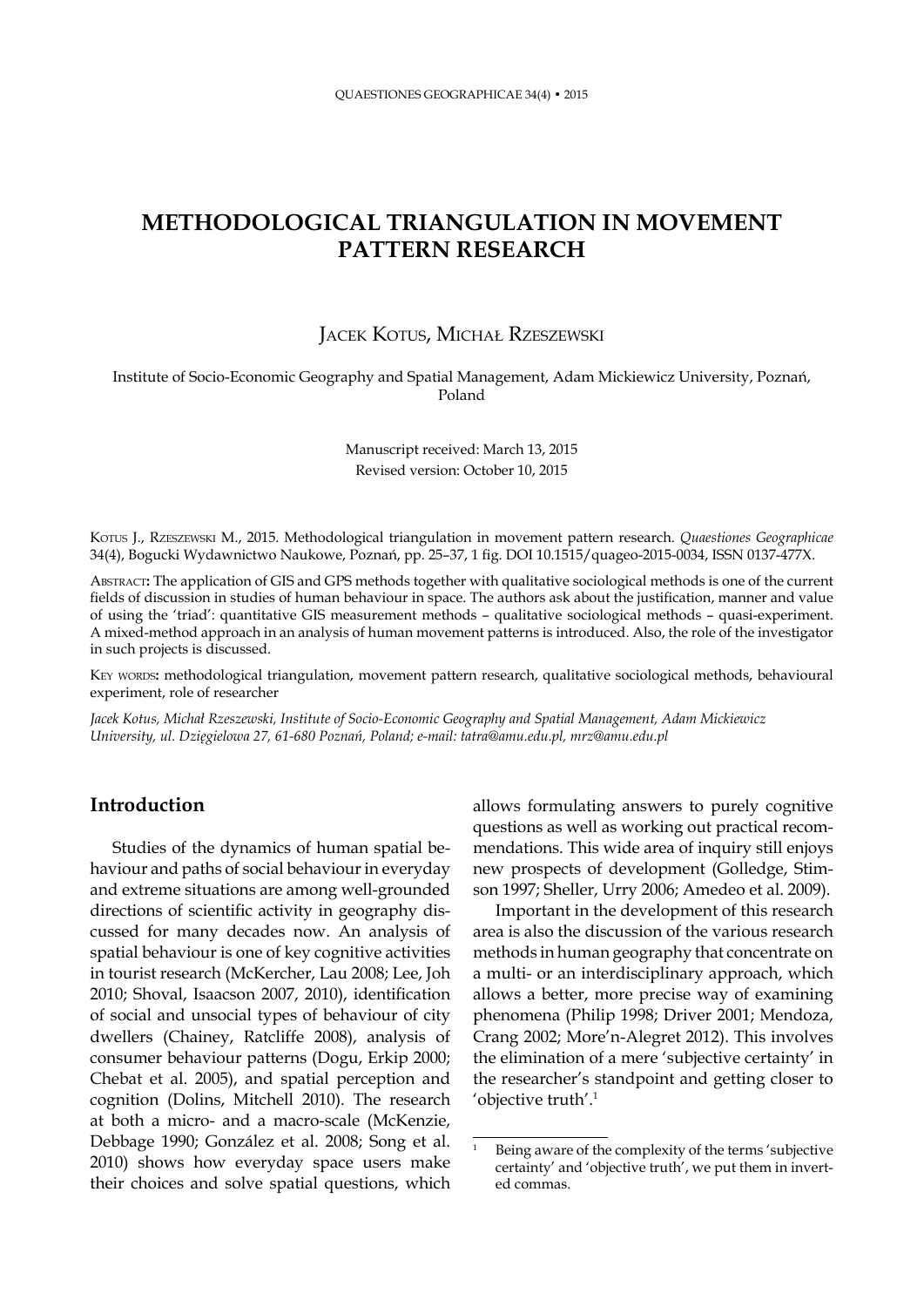Over the last decades new technologies have started to figure more and more prominently in social geographical research (Kidner et al. 2003), one of the tools that play a leading role in spatial behaviour analysis being the Global Positioning System (GPS). This technique of registering human movement offers highly precise, multi-aspect measurements (DeLyser, Sui 2012), but it can also produce a misleading belief that by registering a type of behaviour we arrive at an explanation of the phenomenon studied. In this case it is only a combination of the new technologies with social research techniques that makes it possible to explain spatial behaviour patterns as well as the motives for and effects of adopting them. Combined with social knowledge, the geographic information systems (GIS) and GPS technologies offer highly novel and interesting forms of research (Moles 2008; Evans, Jones 2011). However, it seems that in many cases human geography plays a leading role only superficially (Shoval et al. 2014). By concentrating only on their identification through registration, one can merely find some regularities. It is impossible to explain their causes in this way. Should geography only register spatial behaviour, or explain it together with its motives and possible consequences? If we choose the latter and expand our perspective (using many research tools), we shall also expand out explanation horizons. In any other case we in fact confine ourselves to 'subjective certainty'.

Thus, research progress has two aspects: greater profundity in explaining phenomena with a greater ability to recommend the results for practice, and expanding the range of the reality studied by using the triangulation of methods. However, the use of sociological and psychological techniques gives rise to the practical question of the way/ procedure of carrying out a mixed type of research in studies of movement patterns. Also, moving in a borderland between various disciplines is a creative venture, but it can also involve threats, if only such as unskilful use of those research techniques. Therefore, reflection is needed on the role that the researcher does, and can, assume in this kind of methodological triangulation. The aim of this paper is to propose a procedure for using a mixed-method approach in the research on movement patterns and to reflect on the role of the researcher in such projects.

## **Methodological triangulation in human geography**

Social life is multi-dimensional. On the one hand, this statement expresses a truism, but on the other, a deep and usually not fully discovered truth. This multi-dimensionality is reinforced by social reflections made in human geography (Hägerstrand 1970). The spatial plane meets the time plane here, but analyses conducted in the space-time dimension are not the only planes of explanation of social behaviour in space (Thrift 2005). A third plane integral with them is the psycho-social dimension of each case of social behaviour taking place in space and time that embraces motives underlying both individual and group activities (Rocheleau 1995). Thus, it appears that social life occurring in space and time poses a complex research challenge. The discovery of phenomena of this type in their true senses and meanings can be compared to a description of a mountain. Each individual description will be simplifying and far from full. It is only a variety of viewpoints, from closer and farther perspectives as well as different directions, that will allow collecting enough data to create a virtual model of the mountain in 3D format.

The situation is similar in the study of human spatial behaviour patterns. To identify them, it is simply necessary to conduct research, and then explanatory narration, from a variety of perspectives. Naturally, there appears the question of whether the human geographer should venture into research fields of other disciplines, or whether he should rather focus on applying a precise research procedure at the space-time plane. Both the literature on the subject and the research assumption we have presented earlier suggest an answer that, yes, he should, or even must, use all the research methods he knows in order to arrive at the truth (Rocheleau 1995; Philip 1998; Crang 2002), taking care all the time not to surpass certain limits, e.g. ethical, in applying some methods.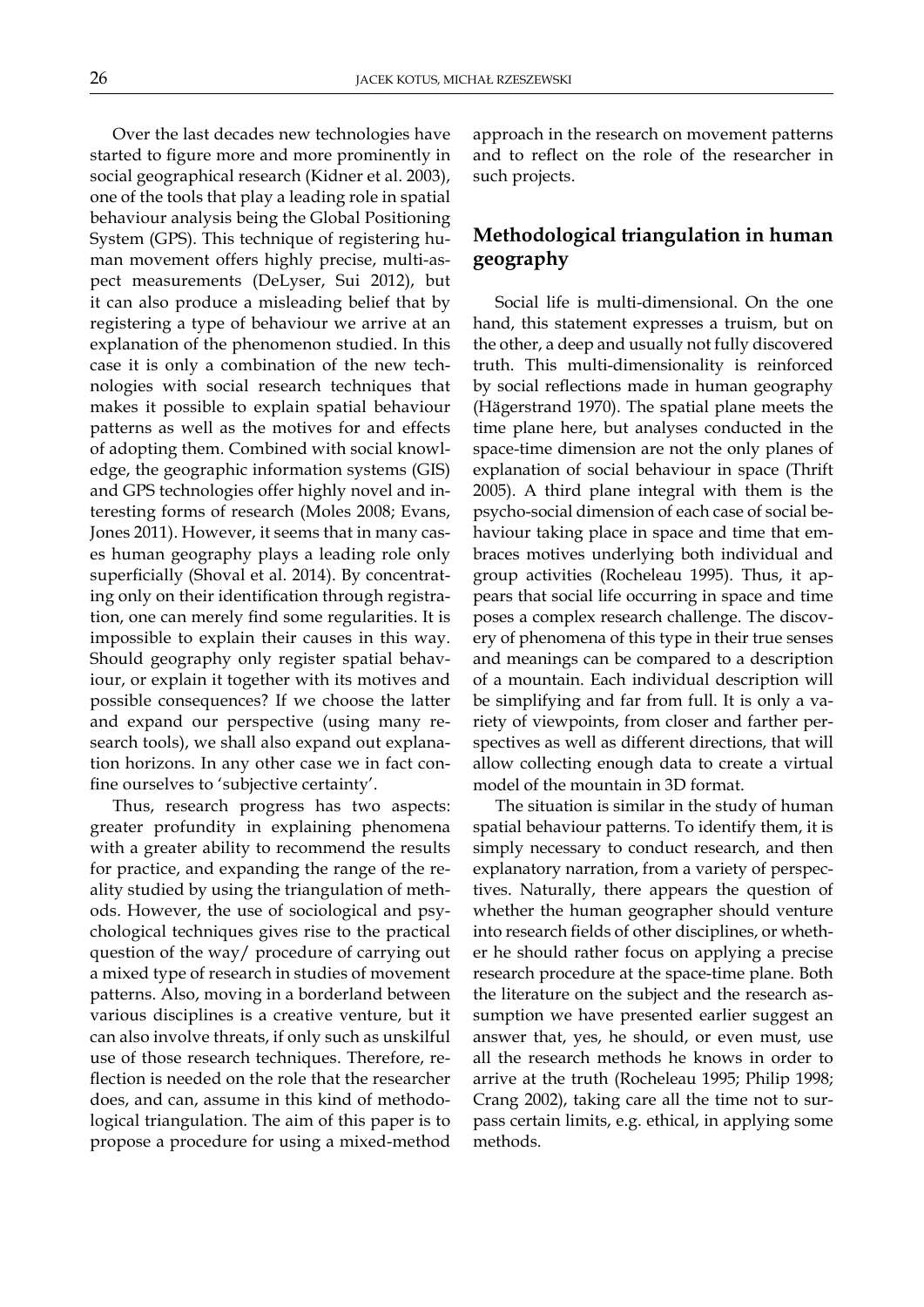The dilemma of a full description of a phenomenon (limited only by the existing body of knowledge about the subject matter at hand) has been solved by representatives of the social sciences. Sociologists, who constantly face allegations of an incomplete description of social life, have formulated the rule of the triangulation of social research (Denzin 1978; Denzin, Lincoln 1994; Hussein 2009). By assumption, it is supposed to eliminate possible niches and gaps in research, and in effect allow a full description and explanation of the phenomenon studied. This approach involves the triangulation: of a theory, of researchers, of data, and of methods. The triangulation of methods that interests us in this paper assumes the use of more than two research methods, as different as possible and offering tools to examine phenomena in a variety of relations (Jick 1979). This seems to be a key assumption in studies of movement patterns by GIS tracking if research of this type is to develop and lead to an explanation of human spatial behaviour (Ricketts et al. 2008; Gibson et al. 2010).

The research procedures employed can follow two sequences of techniques (Fig. 1). A study can start with a focus group interview (FGI) as a pre-research method:

– A – an FGI to obtain initial opinions of research participants;



Fig. 1. Methodological triangulation in movement pattern research Source: authors' idea

- B a behavioural quasi-experiment to introduce controlled variables and arrange selected stimuli in the course of the research;
- C GPS tracking; and
- D an in-depth interview (IDI) to justify the motives underlying individual activities and traces registered.

Or the research can follow a path starting with an IDI as a pre-research method:

- A an IDI to identify individual profiles of the participants (motives, opinions, attitudes);
- B a behavioural quasi-experiment to introduce controlled variables and arrange selected stimuli in the course of the research;
- C GPS tracking; and
- D an FGI to identify collective attitudes and opinions reinforced by the conformity of the group and an escalation of behaviour (opinions) characteristic of group dynamics.

## **Movement pattern research using GPS tracking**

There have been few technologies that have affected the methodology of research on spatial phenomena in an equally significant and permanent way as the Global Positioning System (GPS). GPS tracking is used in many disciplines: from medicine (Miskelly 2005; Richardson et al. 2013), through tourist behaviour (Xia 2008, 2011; Shoval, Isaacson 2007), tourist traffic in protected areas (Orellana et al. 2012; Shoval 2008; Shoval, Isaacson 2010), location-based services (Li 2006; Millonig, Gartner 2007), to environmental health (Rainham et al. 2008; Zenk et al. 2011). The possibility of a relatively easy, fast and precise measurement of a position has paved the way to several new research techniques also in human geography. It is no wonder that this method aroused the greatest interest in space-time geography, especially in transport studies where it was first applied. In the initial period, GPS facilities were used to trace and analyse pathways of motor vehicles in studies of road traffic (Zito et al. 1995; Quiroga, Bullock 1998). The next stage was an analysis of daily movement within a household, also with the help of equipment mounted in cars, as in the pioneering so-called Lexington study (Murakami, Wagner 1999). Both here and in similar studies from this period (Doherty et al. 1999; Stopher, Wilmot 2000), the GPS technology served as complemen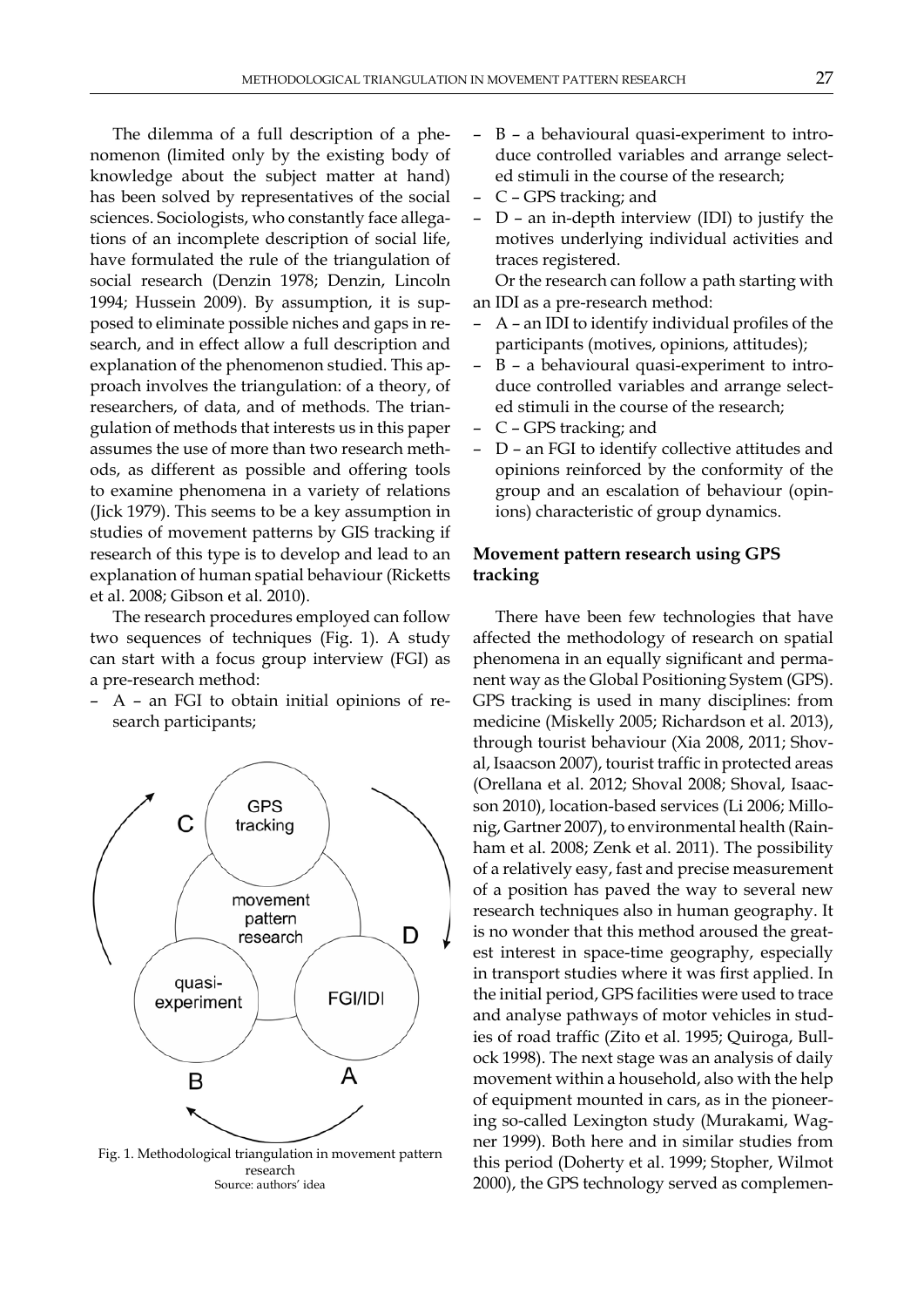tary to more traditional techniques of behaviour registration, like travel diaries, and its role was often limited to a verification of conclusions obtained with the help of other methods. The use of facilities mounted in cars was largely due to their many technical limitations of that time and a poorly developed methodology of such research. GPS receivers were comparatively big, which made them hard to carry on a person, they required considerable amounts of energy, which limited the time of continuous measurement, the interface required the user to have a specialised training, and the precision of the location determined was relatively low, on the order of some tens of metres (before the SA signal was turned off in 2000). Car mounting bypassed several of those problems: the GPS started registering the moment the car began moving without an active part of the person involved, and energy was not a limitation. Additionally, deficiencies of precision were largely made up for by comparing the route recorded with the existing road network.

The idea of employing the GPS technology in the research on human behaviour in space at a scale of a single individual probably also appeared in that period, which was due to the imperfections of methods of pedestrian mobility registration used so far. The most popular of them was a space-time budget or diary, allowing a record of activities of participants over a short time interval (Anderson 1971; Thornton et al. 1997). While it has often brought very good results (Janelle et al. 1988), it has several limitations. First of all, it requires an active, conscious and burdensome involvement of the participating persons themselves. In recording information in their diaries, the participants often commit mistakes, whether because they want to conceal some activities, or do not remember precisely the sequence of events, or have not made an exact measurement of time, and this produces results departing from the researcher's expectations (Szalai 1972). Like other similar techniques, e.g. interviews with participants, this method is imperfect because of the very course of cognitive processes and the impossibility of their faithful description with the help of linguistic structures (Nisbett, Wilson 1977). In this context, the GPS technique makes it possible to introduce an objective element in the form of real paths of human movement obtained practically in real time, with

a very high resolution of a few seconds and an adequate precision. A pioneer of its use to trace individual persons was Reginald D. Golledge in his study of pedestrian routes for the visually impaired (Golledge et al. 1998). When the error-generating SA signal was turned off in 2000, civilian receivers attained the level of accuracy required to determine the actual position of a pedestrian, but even so GPS-based studies of human movement were still very rare, one of the exceptions being a research on exposure to environmental pollution (Philips et al. 2001; Elgethun et al. 2003). The precision obtained suggested that GPS tracking could not only complement travel diaries kept so far, but even replace them as a basic source of data (Wolf et al. 2001, 2003). However, it was only the development of computer and communication technologies as well as the GIS, and especially an increase in the availability and advancement of GPS locators, that made possible their wider use in the research on human behaviour in space. Today GPS receivers can be found in practically all new mobile facilities: smartphones, netbooks, tablets, and even sport-oriented gadgets like pedometers and photometers. Also available are specialised GPS locators, both passive and active, that allow 24-hour registration with no undue trouble for the user. All this has created many new possibilities of obtaining high-quality spatial and temporal data (Shoval 2008; Shoval, Isaacson 2006).

Still, the use of the GPS technology to trace human movement patterns is not without problems. They concern both, technological limitations and the research process itself. The nature of locating via satellite signals makes the force of a signal and measurement precision changeable over space and time, which is felt especially acutely in an urban milieu, i.e. one that is most interesting to us in terms of human geography. As a result, there appear measurement errors and gaps in the record that are sometimes hard to interpret, because a similar trace is left by the lack of a signal caused by poor visibility of the sky, an equipment failure, or a visit of a participant in a building that can be a significant point in interpretation. Another problem is the awareness of the participants of the very fact of being monitored, which can affect the activities they undertake. Shoval and Isaacson (2006) note that the only way for the tracking device not to disturb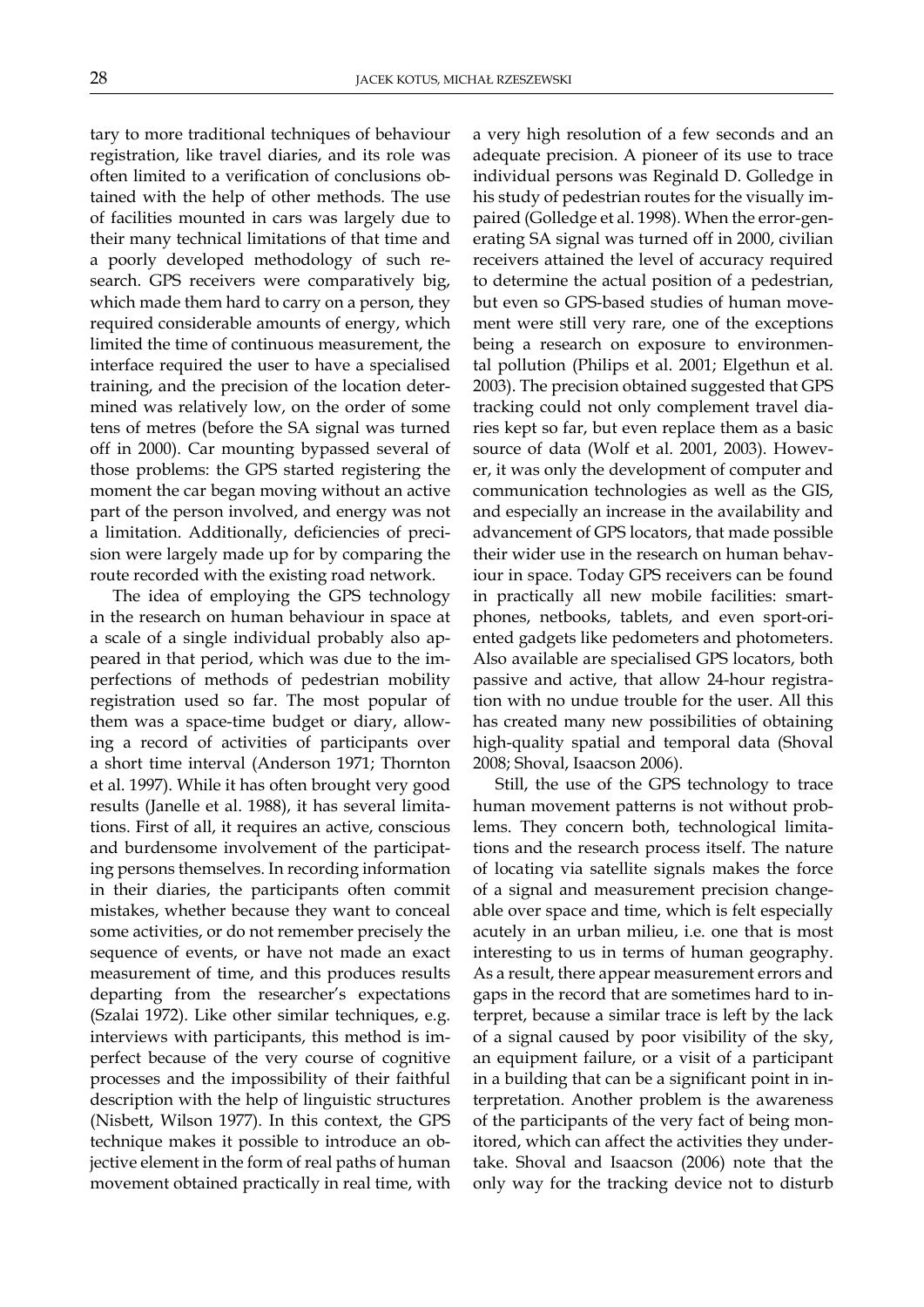or affect the activity of the pedestrian observed is for it to be both small and passive. It seems, however, that in spite of the miniaturisation of facilities, the reduction of problems with their loading and a maximum simplification of the interface, the studied persons are still aware of participating in a situation unnatural for themselves and can behave in a way departing from usual. Especially that in a considerable number of states the research ethics and legal regulations require the participants to be informed about the nature of the study and the kind of information collected (Kwan 2012).

The research based on GPS tracking also faces the problem of the interpretation of the data obtained, because raw location data do not yield information about motives of human movements. In other words, we can learn, for example, which parts of the city tourists visit most frequently and in what order, but not what objects and places have attracted their attention. This is significant because in this way all kinds of mistakes can appear in the results of analyses, especially if we have not got a very accurate knowledge of the given place: the most often visited areas can be saturated with historical monuments and tourist attractions, but they can equally well be merely a place of residence, an eating facility, a public transport node, or have no objects of interest but offer, say, a good view of the city centre. This problem is the more serious the smaller the scale at which we want to know the spatial behaviour of the group examined.

It seems that today the development of GPS tracking methods goes in the direction of increasingly advanced data processing and analysis, e.g. through the use of semi-Markov processes (Xia et al. 2011), or perfecting methods of identification of movement stops (Orellana et al. 2012; Orellana, Wachowicz 2011). Still, there is a gap in the knowledge of the motivation, experiences and actual, not only interpreted, destinations of the persons studied. Recently, attempts have been made to remedy this situation using all kinds of questionnaires, interviews and sketch maps (Petterson, Zillineger 2011; Greenberg Raanan, Shoval 2014), and while this is a promising direction, one might note that, in the context of analyses of social phenomena, those are not advanced but very basic methods. In the social sciences, as in human geography itself, one can find methods

that are much more penetrating and objectively analyse motives of behaviour; one of the examples is the focus group interview proposed in this article. The potential lying in the triangulation of GPS tracking methods with qualitative ones seems very great, but its full use is only possible on the assumption that advanced techniques of measuring movement patterns will be accompanied by equally advanced techniques supporting the interpretation of human spatial behaviour.

## **Movement pattern research using sociological qualitative methods: FGI/ IDI**

The focus group interview (FGI) and the individual in-depth interview (IDI), as sedentary social techniques, are perhaps the most popular sociological qualitative methods today, also in human geography (Brannen 1992; Kitzinger 1995; Bailey et al. 1999; Elwood, Martin 2000; Bennett 2002; Longhurst 2003). Here this type of qualitative research can be found in gender and ethnic studies (Wilkinson 1998; Pratt 2002), segregation (Greenberg Raanan, Shoval 2014), or sense-of-place research (Mendoza, More'n-Alegret 2012). Qualitative research methods are increasingly popular with specialists in the field of GIS and PPGIS (Talen 2000; Dennis 2006; Kwan, Knigge 2006; Pavlovskaya 2006; Cope, Elwood 2009; Lowery, Morse 2013). In this case, use is often made of relatively new methods instead of, or as a supplement to, classical qualitative ones, e.g. different types of a walking interview (Wylie 2005; Ingold, Lee 2008; Carpiano 2009; Evans, Jones 2011). Among its strong points as a type of qualitative study is the fact that "walking with interviewees generates more place-specific data than sedentary interviews. Walking interviews tend to be longer and more spatially focused, engaging to a greater extent with features in the area under study than with the autobiographical narrative of interviewees" (Evans, Jones 2011: 856).

However, scholars employing this technique admit that it has limitations: "… high levels of background noise, which does not appear to be a significant barrier to interviewees spending time in a particular space" (Evans, Jones 2011: 857). In our opinion, the weaknesses, especially in an urban environment, also include an adverse effect of the presence of third persons in the street,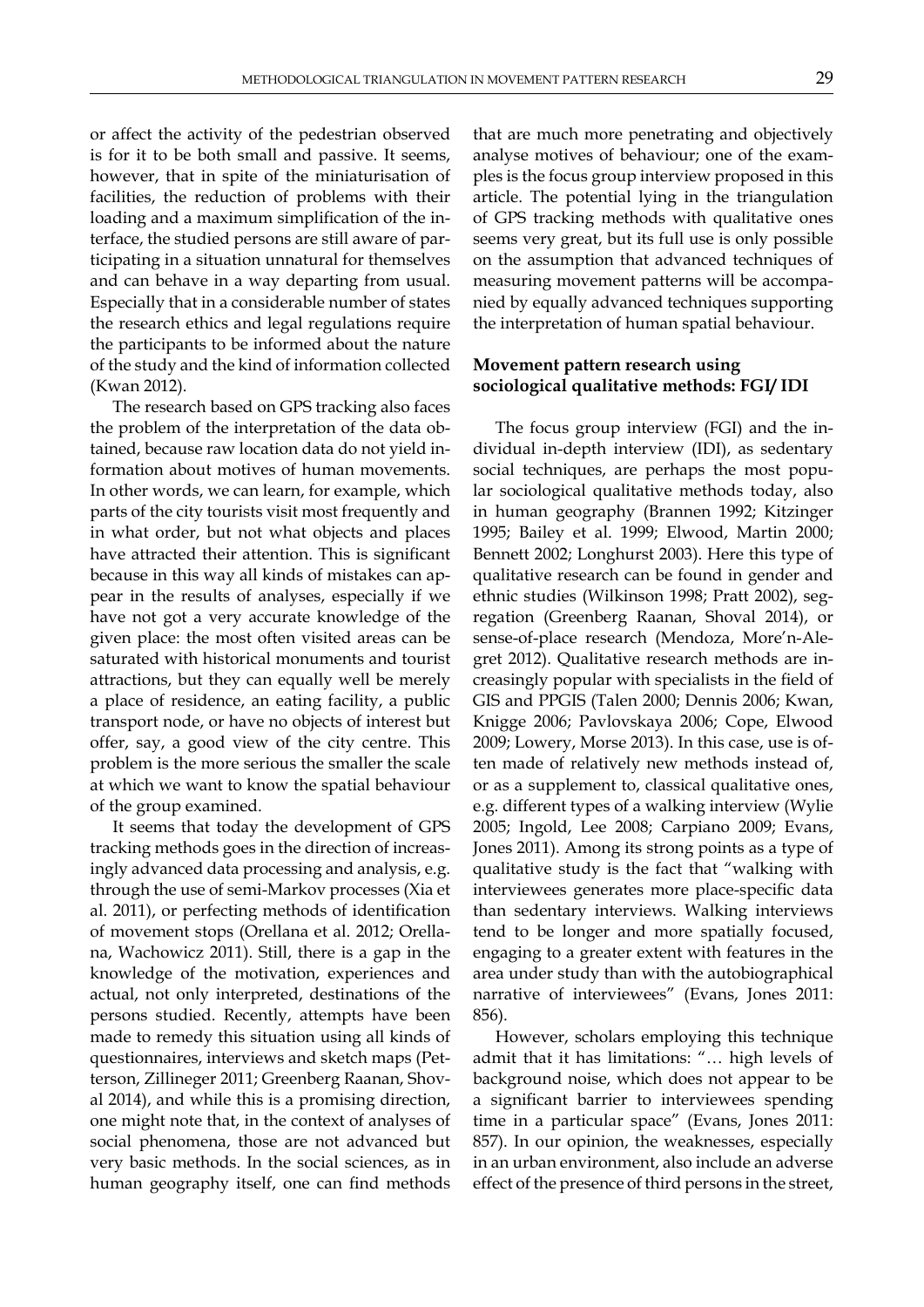crowds, or the unpredictability of the appearance of sudden new stimuli that can affect the interview. Another significant drawback, we think, is the impossibility of determining the influence of the researcher conducting a walking interview on the spatial behaviour of the interviewee and his or her perception of the surroundings.

Undoubtedly, qualitative social research enriches studies carried out in a space-time perspective with motives of actions taken (Goss, Leinbach 1996; Gibson et al. 2010). This is right also in the opinion of the present authors, which they voiced in earlier paragraphs. It seems, however, that there is a serious danger of:

- developing and applying qualitative methods that interfere with the registration of movement or that alter the spatial behaviour of those under study, as pointed out earlier, and
- an exchangeable use of focus interviews and IDIs as simply qualitative methods, without due attention paid to the differences between those methods.

Only rarely can one hear that each qualitative research method is different, and it is a methodological mistake to use them on a par and interchangeably. Each technique can be applied with a view to attaining various goals: identification of deeply rooted individual opinions, opinions of a collective resulting from interactions among its members at the time of study, identification of imaginings, etc. (Creswell 2003; Brookfield et al. 2013). Thus, the stipulation that qualitative methods should be employed to supplement geographers' inquiries is certainly right, but it can also lead to their uncritical use. Let us therefore emphasise once more: qualitative methods differ from one another and should be employed in full awareness of the goal that the researcher seeks to reach. Thus, the FGI technique, which goes back to the 1940s and '50s, is primarily a qualitative study registering opinions of a group and identifying collective (not to say 'conformist') judgements. Let us add: a group profiled according to a characteristic already when choosing people for study. One of the basic requirements for a focus group is its homogeneity in terms of one, at most two, social features. The group is to have a common denominator in a socio-demographic profile, e.g. age and place of residence, sex, and political opinions. By this move we can learn, fast and in an in-depth way, the opinions, attitudes

and motives of behaviour of a community defined by a certain profile (Krueger, Casey 2008). What is intended during a discussion of a focus group is the activation of deep group judgements and attitudes rather than a conflicting interaction and the individuality of behaviour.

Unlike this type of research, the IDI is a technique employing individual interviews to seek personal opinions, motives, attitudes, and references to prevailing judgements. An IDI allows a more or less standardised talk with the interviewee in a face-to-face situation.

In the previous chapter, a 4-stage application of a mixed type of research was proposed. A differentiation was made between FGI and IDI at two points of the procedure. This, we think, is important for the attainment of our ultimate goal: the research on individual movement patterns, or the research on group movement patterns.

In the case of the research on individual movement patterns using GIS tracking, an FGI applied before the study is useful in gaining an initial knowledge of the existing opinions, customs, thought schemata, and attitudes of persons qualified for individual behaviour registration in a behavioural quasi-experiment. Apart from the initial knowledge about research participants, we obtain data that can be useful in modifying independent elements of the quasi-experiment should it be repeated in the future. As a pre-research method, the FGI is also a way of making the participants familiar with the researcher and the situation when their behaviour is being registered. In turn, an IDI applied as a post-research method deepens the knowledge about the behaviour registered. With behaviour paths identified and their course known, one can learn more about what prompted this and not that individual spatial decision. In this case group conformity activated during the FGI would act against the researcher striving to get at individual motives.

The application of those two methods in reverse order: a pre-research IDI and a post-research FGI, facilitates a study of group movement patterns. Its aim is to identify spatial behaviour patterns and their underlying motivation in a group activity (one 8-person group or several smaller, e.g. 3-, 4-, or 5-person units). In the course of a group interview used as a post-research method, the participants will be more willing to reveal group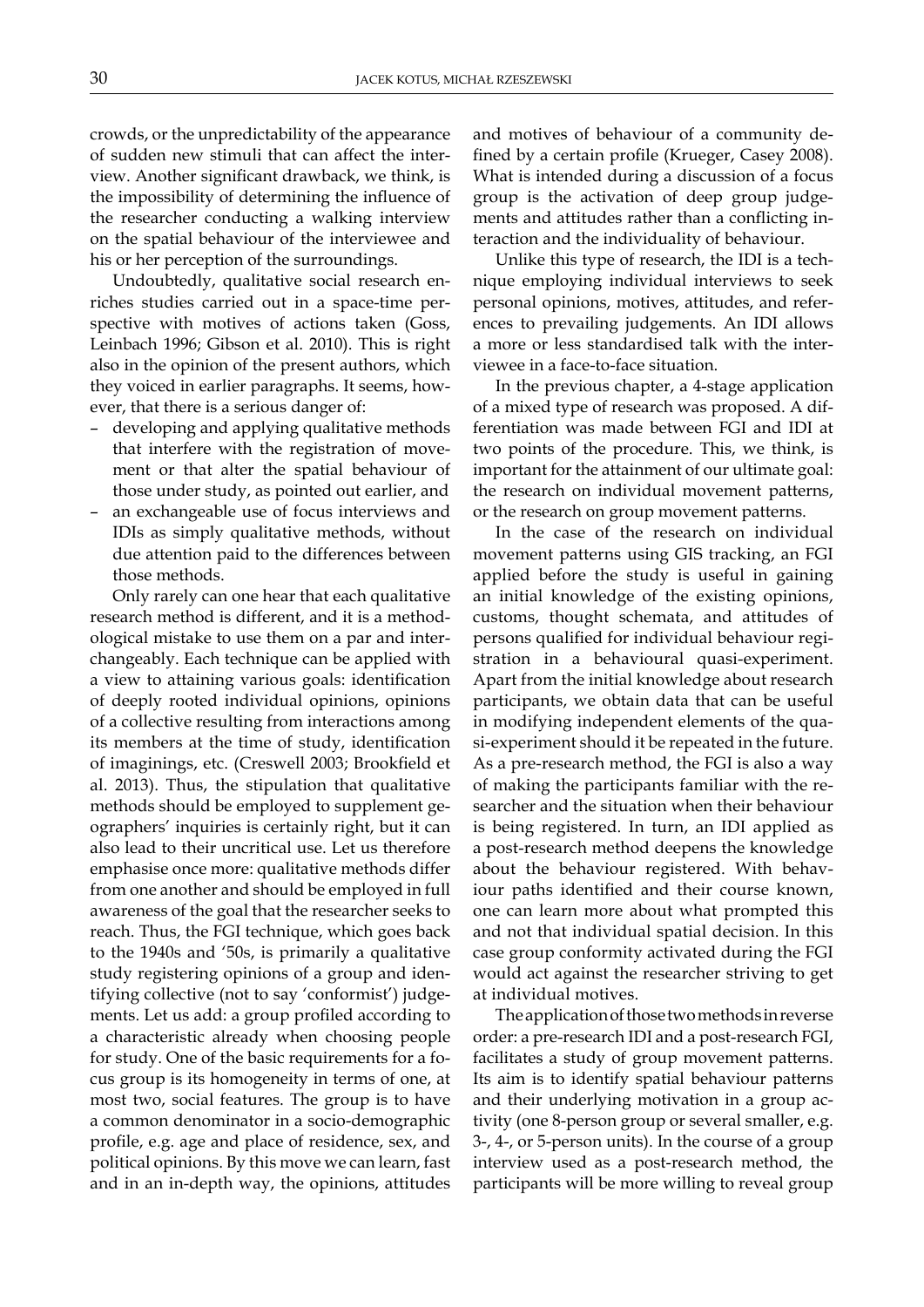motives that decided them to behave in one way rather than another. Collective motivations and attitudes would disappear in an IDI study.

## **Movement pattern research using a behavioural quasi-experiment**

Widely known in the scholarly circles is the cooperation between behavioural geographers and psychologists (Garling, Golledge 1993). Experimental and derivative methods can be used primarily in studies of human behaviour in spatial settings, cognition of space, and how people acquire spatial knowledge (Amedeo et al. 2009). However, it should be noted that what qualifies a research as experimental is not the technique itself (e.g. creating sketch maps or mental maps), but rather the conditions in which it is conducted. Actual use of psychological methods of an experiment (with its methodological requirements) and a quasi-experiment in movement pattern research is fairly rare, if not altogether absent. Scholars focusing on spatial issues tend to employ simulations definitely more often (Conte et al. 1997; Batty 2005; Santé et al. 2010) than forms of an experiment or quasi-experiment (Aspinall et al. 2013), although there are works in the field of human geography that combine a simulation and an experiment (Eck, Liu 2008; Janarthanam et al. 2012, 2013; Aspinall et al. 2013; Mackaness et al. 2014). While unaware of the reasons underlying such choices, one can suppose that many researchers find the non-interactive method of simulation simpler to use. An experiment and a quasi-experiment assume interactive contact with their participants. This, in turn, requires the researcher to develop social knowledge and skills, i.e. an additional (specific) research competence. Apart from all, experimental methods involve the control of many variables, hardly controllable in the "urban laboratory" (Kirk 1995; Prince et al. 2012; Dziak et al. 2012). In the latest literature on movement pattern research using GPS tracking, one can find single works relying on the mechanism of methodological triangulation and quasi-experiments, although the researchers themselves do not use those notions in the description of their research methods (Greenberg Raanan, Shoval 2014).

An important question that can be asked when studying spatial behaviour is: why is a quasi-ex-

periment proposed and preferred, rather that its full psychological version? This is due to the specificity of the research on movement patterns and a supportive, though parallel, role of a quasi-experiment. In a quasi-experiment there is usually no control group and no pre-test. Also, there is a less restrictive approach to the invariability of dependent conditions that are not under the researcher's control. When writing about an experiment, scholars associated with Golledge state explicitly that "conducting experiments in the real world can be a hazardous business" (Amedeo et al. 2009: 117). What is left is a quasi-experiment, then. In this type of research on human spatial behaviour, there is a group of variables that remain (but that also can remain) beyond the researcher's control (Thyer 2012).

Is it necessary and justified to propose quasi-experimental methods in the movement pattern research using GIS tracking? Naturally, a study of this type is often conducted at a large scale and employs quantitative methods, like a real-time analysis of data from cellular telephony (Ratti et al. 2006), or from carriers leaving a trace in the form of electronic information (González et al. 2008; Liu et al. 2010). The data thus collected form mobile patterns, inform about trends, and can serve to anticipate specific types of behaviour or the carrying capacity of a given area. Using quasi-experimental methods at such a large scale of research could mean losing control over the quasi-experiment, and in effect exposing both the participants and third persons to some danger. Implementing a behavioural quasi-experiment is possible and useful when studying phenomena at a smaller scale. The aim of the research is an indepth analysis of individual or group behaviour in defined situations, and not establishing behaviour schemata of the population. A behavioural quasi-experiment consists in this case in giving participants facilities registering their movements in space and time and formulating tasks: bringing a tourist to an unknown city in order to examine the mechanism of learning it as well as the concentration and deconcentration of behaviour, identifying spatial behaviour on a student campus in order to identify spaces that are more or less social, testing the efficiency of escape routes, tracing the activities of visitors on trails in a national park, etc. Then it is possible to control such social variables as: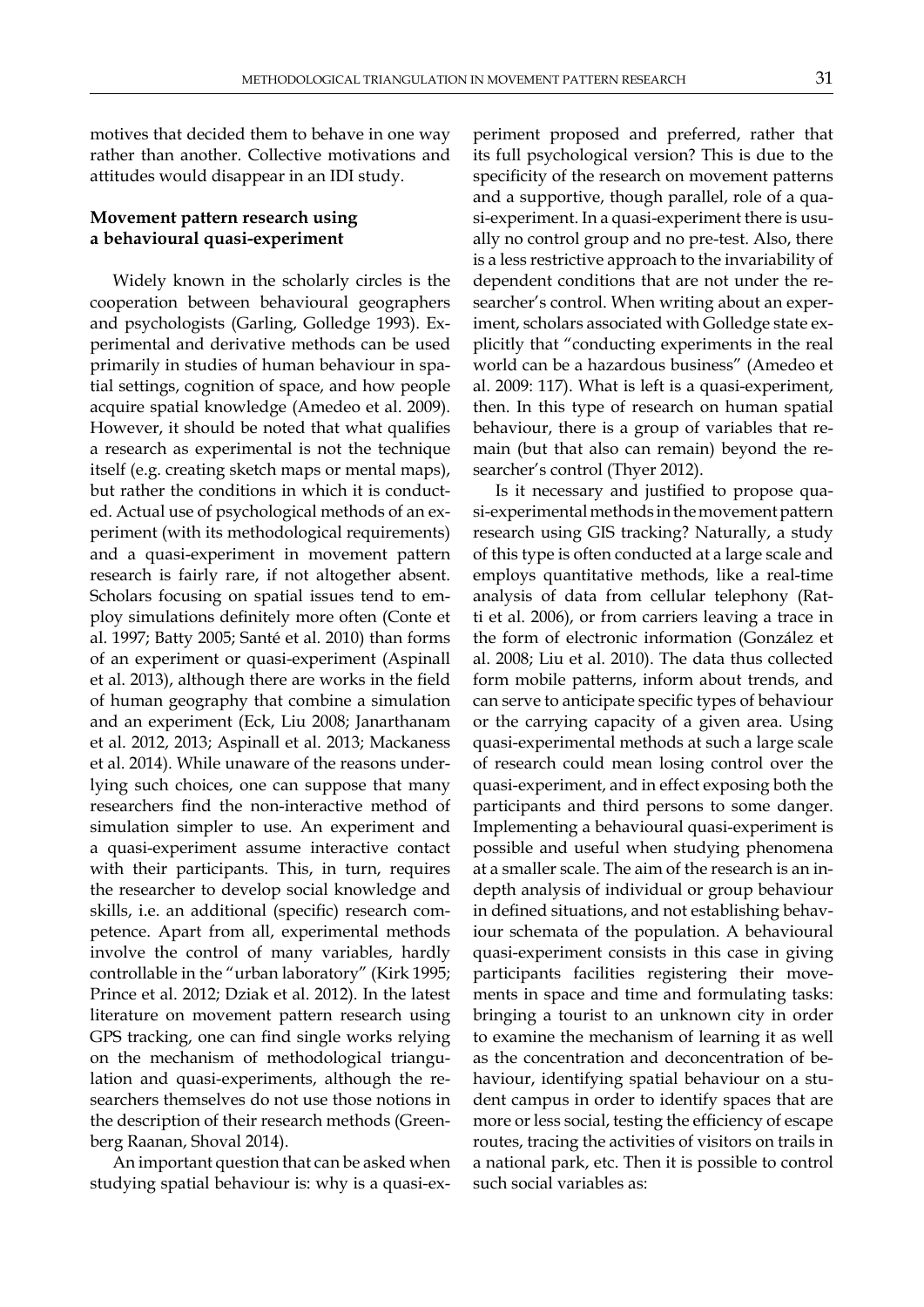- the number of persons or groups in each study conducted,
- the structure of the groups examined, and
- socio-demographic profiles of individuals.

Of course, independent variables can also be time and the kind of space. The use of methods of a behavioural quasi-experiment in the research on movement patterns by GIS tracking allows the repeatability of registration after changing the stimuli. Finally, when carrying out a behavioural quasi-experiment, we have control over the participants and access to them. A quasi-experiment makes it easier to conduct an in-depth qualitative study both before and after each stage of quasi-experimental registration. Naturally, as in each experiment, also this type of method can pose some threats, reinforced by its somewhat milder rules. This demands great scrupulousness in its design on the part of the researcher.

## **Role of the modern researcher in a study of human movement patterns**

While a scientific discipline can be advanced by a change in the way a research is conducted involving an expansion of methods employed and perspectives of viewing the reality as well as the deepening of the explanation of the reality examined, such a change also creates some dangers. Dowling (2009: 595) lists three social roles of the researcher that kept changing with the development of human geography:

#### **"Stage 1**

In positivist human geography (as practised, for instance, in most of contemporary GIS), researchers document the social world rather than being immersed in it, or play a role in changing it.

#### **Stage 2**

Qualitative human geography, in particular, as practised in contemporary cultural geography, envisages research to be a part of, and constructive of, societal processes. Those researched are hence participants or respondents, and the research relationship requires recognition and negotiation of intersubjectivity rather than objectivity.

### **Stage 3**

Finally, in critical human geography, research, by its very nature, does and should effect social change. Action research methodologies emanate from this framework, with subjects/ participants identified as co-researchers and co-creators of knowledge. The key ethical issue in this framework is the purpose and use of research, and its potential to challenge and transform dominant power structures and relations."

Those remarks, naturally, also refer to human spatial behaviour and the movement pattern research. By expanding the scope of the research we change the researcher's competence. This, in turn, has an influence, whether he is conscious of it or not, on his role in the research.

The use of qualitative methods introduces social interaction and face-to-face relations at the researcher-participant level. The researcher has to accommodate the participant's attitudes in the research procedure. Communicative qualitative methods serve to release those attitudes and define his agency and creative role. The ethics of qualitative social studies is an especially important element of this type of exploration. There is some discussion in the literature on the role of the researcher not only as one who conducts a study, but also as a social activist mobilising and educating research participants. In selected cases, participatory action research can be an interesting and welcome addition to/ extension of the basic role the researcher performs (Fisher, Ball 2003; Pain, Francis 2003; Cameron, Gibson 2005; Kindon et al. 2007; Pain, Kindon 2007). The use of interactive qualitative sociological methods can encourage the researcher to involve the participant in the research process even more. Ethics becomes one of the major issues in research (Mertens, Ginsberg 2008; *Research ethics code of practice* 2008; British Psychological Society 2009). On the one hand, there are two basic principles of the researcher's ethics:

- taking care not to influence the research results through interaction with the participants, and
- taking care not to trespass on the privacy of the person or persons studied.

On the other hand, adherents of participatory action research emphasise that endowing participants with agency is more responsible, partner-like and egalitarian on the part of the researcher (Pain 2008; Durham Community 2011).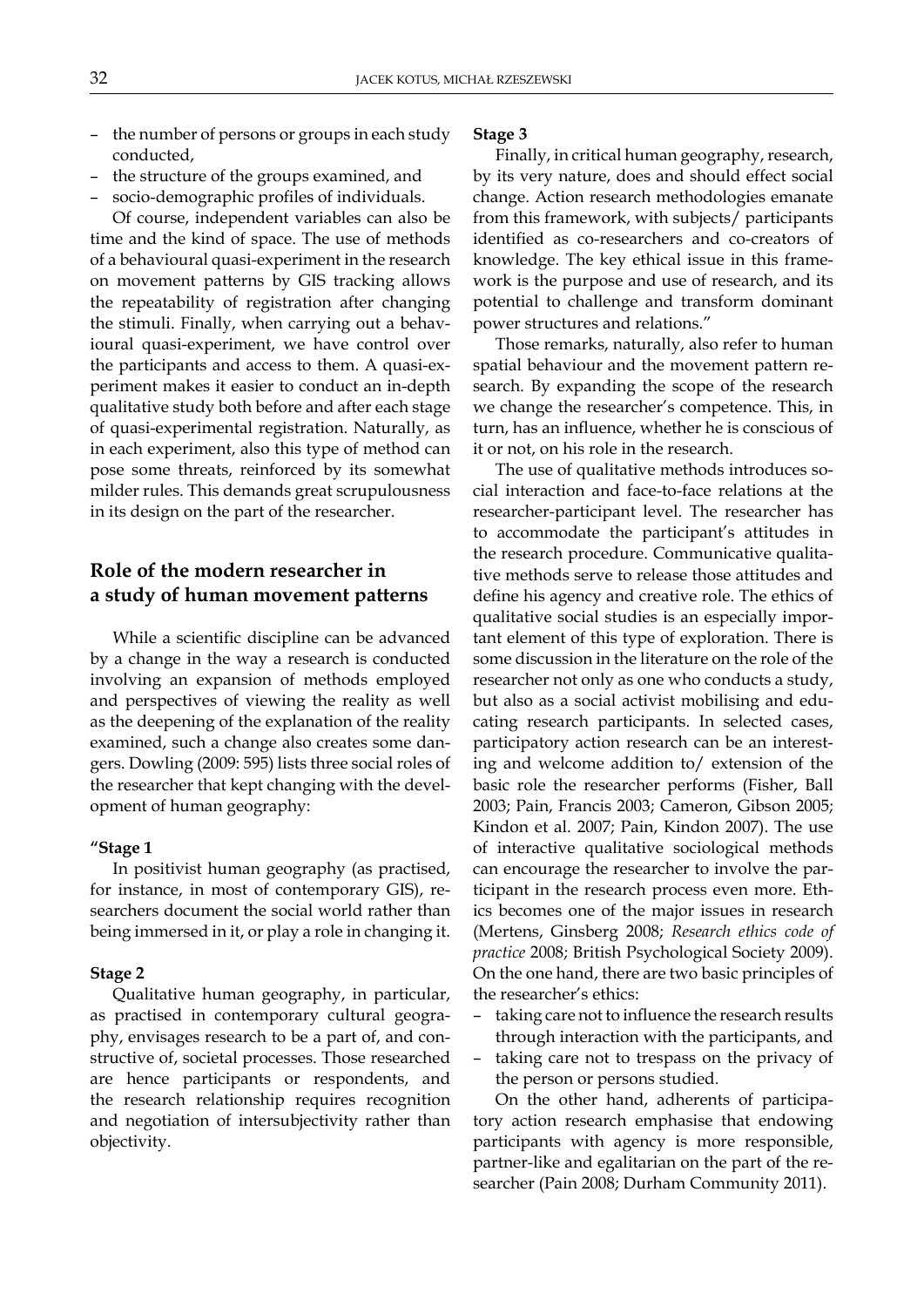In our opinion, in qualitative sociological studies carried out together with the procedures of movement pattern research, too great an involvement of participants can lead to a falsification of results and to creating artefacts. A fundamental argument in this case is taking care for a social study to cause as little change in the participants' opinions and attitudes as possible, and hence also in their spatial behaviour that is then to be registered. It is very important to realise the weight of this matter, because it is easy to infringe upon rules unintentionally. As part of the pre-research procedure, the researcher should explain to the participants the purposes of his research and its successive stages. At each moment they should be fully aware of his actions.

At this point there appears a dilemma between informing the participants about individual stages of the study and the effect that an FGI as a pre-research method may have on the results of measurements registered in a quasi-experiment. The researcher may provoke some types of behaviour by his judgements, but also a participant may want to endear himself to the researcher and meet his research expectations. The requirement of informing participants certainly clashes with the naturalness of their behaviour, opinions and attitudes. Similarly, post-research qualitative methods can be disturbed by face-to-face relations, especially when the researcher is already in possession of the results of his movement pattern study. The awareness of those results is important in terms of explaining individual movement paths and finding motives that underlie individual and group types of behaviour. However, movement-related knowledge can lead the researcher to suggest to the participants some interpretations of their behaviour.

In our opinion, two basic kinds of movement pattern research employing qualitative methods can be distinguished depending on the degree of agency assigned to participants:

- a classical research of the top-down type in which it is the scholar who initiates the study and who draws outsiders into a researcher-participant relation, and
- a contemporary, bottom-up modification of empirical activities in which a group of activists, a local community, or a social movement invites a scholar to take part in an activity in

the role of an expert, consultant, partner, or research designer.

In the first case, the scholar should remain in an asymmetric role of an objectivising researcher. In the other case, he becomes a partner and in fact a co-researcher.

The conclusion is as follows: as never before in human geography, the development of interdisciplinary studies within geographical sub-disciplines calls for creating and using an ethical code. The research on movement patterns by GIS tracking becomes increasingly invasive socially. The invasiveness appears at all three, the pre-research, research proper and post-research stages, and is due to the fact that researchers not only register behaviour, but also seek to explain it.

## **Final conclusions**

Many years ago human geographers started a discussion about the use of knowledge from other disciplines in the research on human behaviour and movement patterns. The beginning of the 21st century and the last decades have added a new thread to those reflections. Today a human geographer can resort to the latest technologies to register human behaviour. This can now be done not only in a very precise, but also massive way. New GIS- and GPS-related technologies enable studies that are interesting in cognitive terms and of practical significance. However, with such technological support, the human geographer, as never before, faces the threat of relying too much on a single method. Very important is a discerning and multi-aspect approach to research that allows not only the registration of behaviour, but also its explanation. Qualitative social research and the design of a quasi-experiment discussed in this paper as a complex procedure included in the movement pattern research by GIS tracking is an example of such an approach.

The use of methodological triangulation in the research on movement patterns involves the danger of a too intuitive and free application of qualitative and experimental methods. The more so if the geographer is a specialist in the application of GPS/GIS methods and treats qualitative research as a complementary (in other words, less important) type of study. As a result, he can employ the methodological triangulation we propose in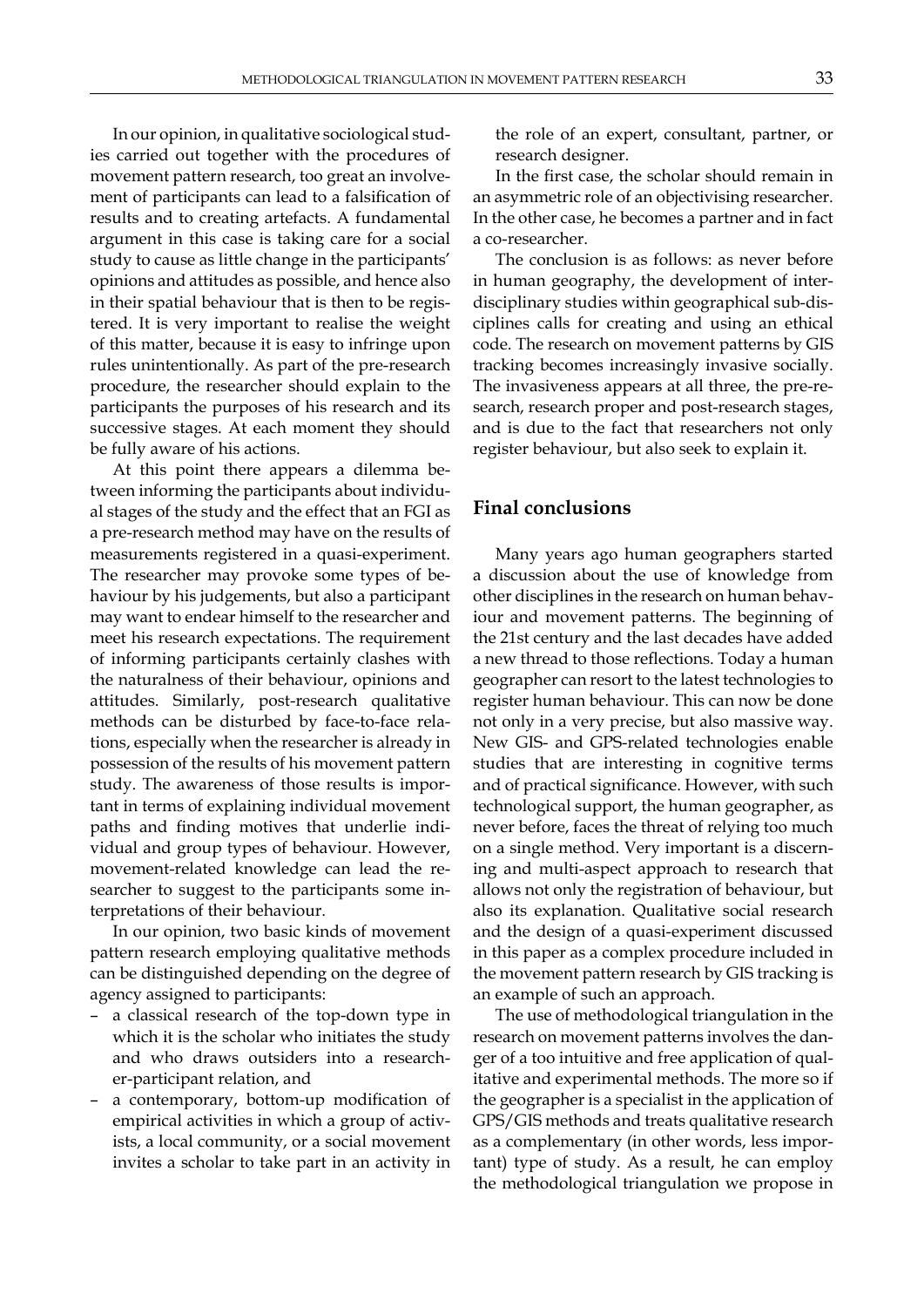an asymmetric way, with quantitative methods privileged (Big Data research) or with no proper control over the qualitative and experimental procedures. This warning is not intended to scare scholars away from triangulation, but rather to be a stimulus for those geographers who are interested in behavioural inquiry to develop their research skills.

In a study where methodological triangulation is applied, it is highly important for the researcher to control the method (or methods) employed rather than for the method to dictate the scholar's steps. This stipulation leads to three conclusions. First, the researcher should observe procedures in his actions, as mentioned in the previous paragraphs. The second conclusion refers to the researcher's ethical conduct, whether in choosing people for his study, pre-research and research proper, or at post-research stages and during the storage of source data (recordings of pictures, sounds, personal data, images of persons examined, and traces of their behaviour). The third conclusion, perhaps the most controversial one in the light of the modern literature on the subject, is that the researcher should terminate his inquiry when it stops bringing cognitive effects and starts creating social life. Naturally, all results made public, even in the form of final cognitive conclusions, can influence further social life. In this case, however, what we mean is the direct effect of the research rather than its collected, processed and published results. As mentioned earlier, this is to some extent in counterpoint to the participatory action research so animatedly discussed today. However, the use of methodological triangulation that includes methods of behaviour registration, individual and group interviews, as well as controlled quasi-experimental variables can lead to excessive and uncontrolled interference in the lives of the people studied. We think, therefore, that cooperation of participants with scholars on a participatory action basis should rather be avoided.

To sum up, the methodological triangulation of movement pattern research by GPS tracking conducted with due care to procedures demanded by each method reinforces especially the kind of geographical inquiry carried out at a micro-scale that concentrates on methodological individuality (in opposition to holism), and seeks to explain the phenomenon under study

on the basis of an analysis from a variety of perspectives. It is in this type of research, we believe, that the full potential of research on movement patterns can be used. Unlike the Big Data type of analysis, a study at a micro-scale allows not only finding an answer to questions about the dynamics of movement (its intensity, direction and volume), but also (and perhaps first of all) identifying types of social behaviour combined with motives, causes and limits of (barriers to) its adoption.

### **Acknowledgements**

We would like to thank the Polish National Science Centre, which supported this work by a grant project no. UMO–2011/03/B/HS4/01171.

## **References**

- Amedeo D., Golledge R.G., Stimson R.J., 2009. *Person-environment-behavior research: Investigating activities and experiences in spaces and environments*. Guilford Press, New York, London.
- Anderson J., 1971. Space-time budgets and activity studies in urban geography and planning. *Environment and Planning* 3(4): 353–368.
- Aspinall P., Mavros P., Coyne R., Roe J., 2013. The urban brain: Analysing outdoor physical activity with mobile EEG. *British Journal of Sports Medicine,* BJSM Online First, published on March 6, 2013 as 10.1136/bjsports–2012–091877 1–7. Available at: http:// bjsm.bmj.com/ content/ early/ 2013/03/05/ bjsports–2012–091877.full (accessed 13 March 2014).
- Bailey C., White C., Pain R., 1999. Evaluating qualitative research, dealing with the tensions between 'science' and 'creativity'. *Area* 31(2): 169–183.
- Batty M., 2005. Agents, cells, and cities: New representational models for simulating multiscale urban dynamics. *Environment and Planning A* 37(8): 1373–1394.
- Bennett K., 2002. Interviews and focus groups. In: Shurmer-Smith P. (ed.), *Doing cultural geography*. Sage, London: 151–162.
- Brannen J., 1992. *Combining qualitative and quantitative approaches: An overview*. Avebury, Aldershot.
- British Psychological Society, 2009. *Code of Ethics and Conduct Guidance*. Ethics Committee of the British Psychological Society. Available at: www.bps.org.uk (accessed 11 March 2014).
- Brookfield K., Bloodworth A., Mohan J., 2013. Engaging residents' groups in planning using focus groups. *Proceedings of the ICE – Engineering Sustainability* 166(2): 61–74.
- Cameron J., Gibson K., 2005. Participatory action research in a poststructuralist vein. *Geoforum* 36(3): 315–331.
- Carpiano R.M., 2009. Come take a walk with me: The "goalong" interview as a novel method for studying the implications of place for health and well-being. *Health & Place* 15: 263–272.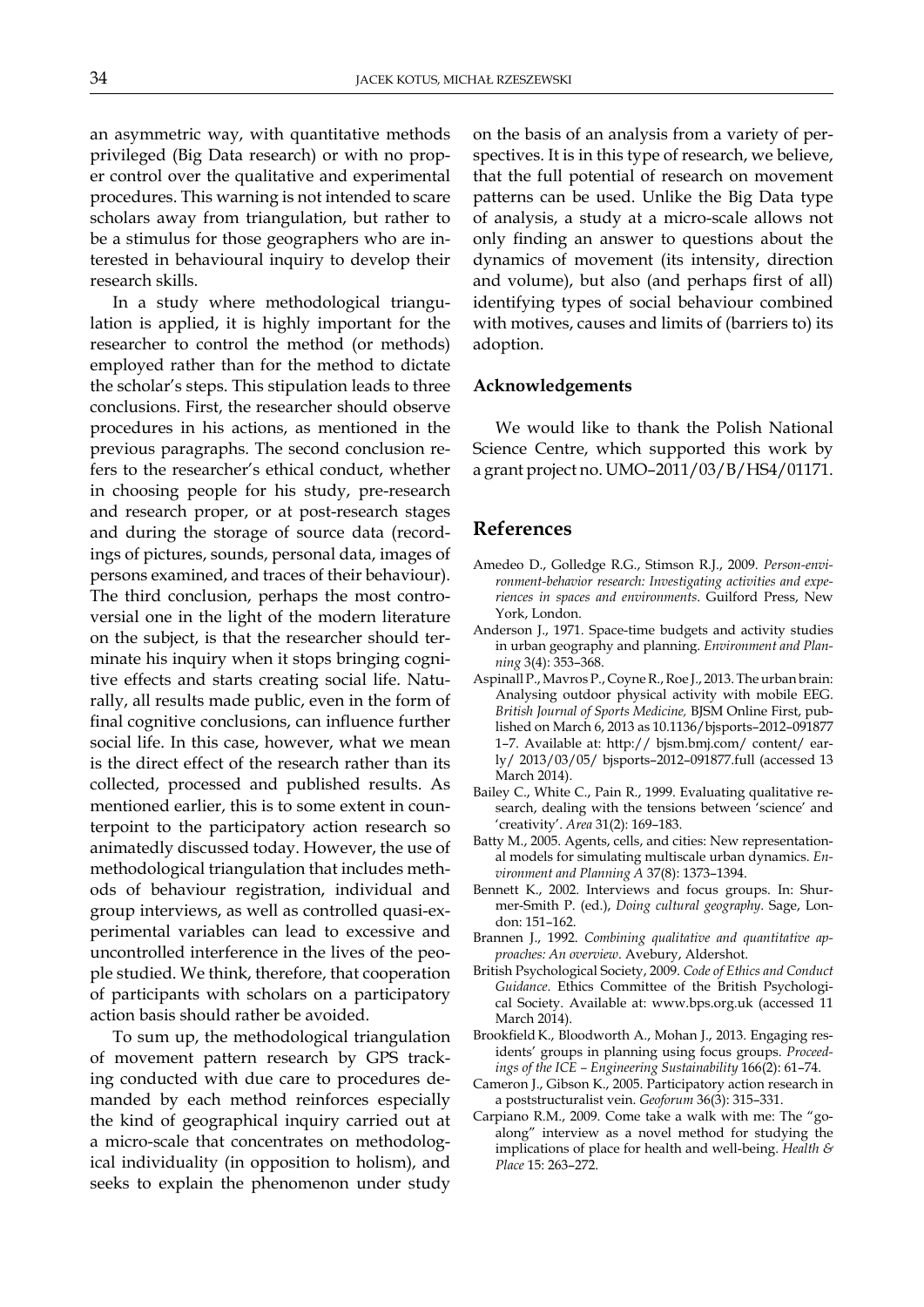- Chainey S., Ratcliffe J., 2008. *GIS and crime mapping.* John Wiley and Sons, West Sussex.
- Chebat J.Ch., Gélinas-Chebat C., Therrien K., 2005. Lost in a mall, the effects of gender, familiarity with the shopping mall and the shopping values on shoppers' wayfinding processes. *Journal of Business Research* 58(11): 1590–1598.
- Conte R., Hegselmann R., Terna P., 1997. *Simulating social phenomena*. Springer, Berlin.
- Cope M., Elwood S., 2009. *Qualitative GIS*. Sage, London.
- Crang M., 2002. Qualitative methods: The new orthodoxy? *Progress in Human Geography* 26(5): 647–655.
- Creswell J.W., 2003. *Research design: Qualitative, quantitative, and mixed methods approaches*. Sage, Thousand Oaks, London.
- DeLyser D., Sui D., 2012. Crossing the qualitative-quantitative divide II: Inventive approaches to big data, mobile methods, and rhythm analysis. *Progress in Human Geography* 37(2): 293–305.
- Dennis S.F., 2006. Prospects for qualitative GIS at the intersection of youth development and participatory urban planning. *Environment and Planning A* 38(11): 2039–2054.
- Denzin N.K., 1978. *The research act: A theoretical introduction to sociological methods*. McGraw-Hill, New York.
- Denzin N.K., Lincoln Y.S. (eds), 1994. *Handbook of qualitative research*. Sage, Thousand Oaks, London.
- Dogu U., Erkip F., 2000. Spatial factors affecting wayfinding and orientation: A case study in a shopping mall. *Environment and Behavior* 32(6): 731–755.
- Doherty S.T., Noël N., Gosselin M.L., Sirois C., Ueno M., 1999. *Moving beyond observed outcomes: Integrating global positioning systems and interactive computer-based travel behavior surveys.* Transportation Research E-Circular Washington, D.C. 449–467. Available at: www.trb.org (accessed 11 March 2014).
- Dolins F.L., Mitchell R.W., 2010. *Spatial cognition, spatial perception mapping the self and space*. University Press, Cambridge.
- Dowling R., 2009. Ethical issues in research. In: Kitchin R., Thrift N. (eds), *International Encyclopedia of Human Geography.* Elsevier, Oxford: 595–600.
- Driver F., 2001. Human geography, social science, the arts and the humanities. *Area* 33(4): 431–434.
- Durham Community Research Team Centre for Social Justice and Community Action, Durham University, 2011. *Community-based participatory research: Ethical challenges*. Available at: https:// www.dur.ac.uk/ beacon/ socialjustice/ researchprojects/ cbpr/ (accessed 11 March 2014).
- Dziak J.J., Nahum-Shani I., Collins L.M., 2012. Multilevel factorial experiments for developing behavioral interventions: Power, sample size, and resource considerations. *Psychological Methods* 17(2): 153–175.
- Eck J.E., Liu L., 2008. Contrasting simulated and empirical experiments in crime prevention. *Journal of Experimental Criminology* 4: 195–213.
- Elgethun K., Fenske R.A., Yost M.G., Palcisko G.J., 2003. Time-location analysis for exposure assessment studies of children using a novel global positioning system instrument. *Environmental Health Perspectives* 111(1): 115– 122.
- Elwood S.A., Martin D.G., 2000. "Placing" interviews: Location and scales of power in qualitative research. *The Professional Geographer* 52(4): 649–657.
- Evans J., Jones P., 2011. The walking interview: Methodology, mobility and place. *Applied Geography* 31( 2): 849–858.
- Fisher P.A., Ball T.J., 2003. Tribal participatory research: Mechanisms of a collaborative model. *American Journal of Community Psychology* 32(3/4): 207–216.
- Garling T., Golledge R.G. (eds), 1993. *Behavior and environment: Psychological and geographical approaches*. Elsevier Science Publishers, Amsterdam.
- Gibson C., Brennan-Horley C., Warren A., 2010. Geographic information technologies for cultural research: Cultural mapping and the prospects of colliding epistemologies. *Cultural Trends* 19(3): 325–348.
- Golledge R.G., Klatzky R.L., Loomis J.M., Speigle J., Tietz J., 1998. A geographical information system for a GPSbased personal guidance system. *International Journal of Geographical Information Science* 12(7): 727–749.
- Golledge R.G., Stimson R.J., 1997. *Spatial behaviour. A geographic perspective*. Guilford Press, New York, London.
- González M.C., Hidalgo C.A., Barabási A.L., 2008. Understanding individual human mobility patterns. *Nature* 453(5): 779–782.
- Goss J., Leinbach T., 1996. Focus groups as alternative research practice: Experience with transmigrants in Indonesia. *Area* 28(2): 115–123.
- Greenberg Raanan M., Shoval N., 2014. Mental maps compared to actual spatial behavior using GPS data: A new method for investigating segregation in cities. *Cities* 36: 28–40. doi:10.1016/j.cities.2013.09.003.
- Hägerstrand T., 1970. What about people in regional science? *Papers of Regional Science Association* 24: 7–21.
- Hussein A., 2009. The use of triangulation in social sciences research: Can qualitative and quantitative methods be combined? *Journal of Comparative Social Work* 1: 1–12. Available at: http:// www.jcsw.no/ ?page=issueContent&issue=issue04 (accessed 11 March 2014).
- Ingold T., Lee J., 2008. *Ways of walking: Ethnography and practice on foot*. Ashgate, London.
- Janarthanam S., Lemon O., Liu X., Bartie P., Mackaness W., Dalmas T., Goetze J., 2012. Integrating location, visibility, and question-answering in a spoken dialogue system for pedestrian city exploration. Paper presented at SemDial 2012 16th Workshop on the semantics and pragmatics of dialogue. Paris, France.
- Janarthanam S., Lemon O., Bartie P., Dalmas T., Dickinson A., Liu X., Mackaness W., Webber B., 2013. Evaluating a city exploration dialogue system with integrated question-answering and pedestrian navigation. Paper presented at the Association for Computer Linguistics – ACL 2013, Sofia, Bulgaria.
- Janelle D.G., Goodchild M.F., Klinkenberg B., 1988. Spacetime diaries and travel characteristics for different levels of respondent aggregation. *Environment and Planning A* 20(7): 891–906.
- Jick T.D., 1979. Mixing qualitative and quantitative methods: Triangulation in action. *Administrative Science Quarterly* 24: 602–611.
- Kidner D., Higgs G., White S. (eds), 2003. *Socio-economic applications of geographic information science (innovations in GIS).* Taylor and Francis, London.
- Kindon S., Pain R., Kesby M. (eds), 2007. *Participatory action research approaches and methods: Connecting people, participation and place*. Routledge, London.
- Kirk R., 1995. *Experimental design: Procedures for the behavioral sciences* (3rd ed.). Brooks/Cole, Pacific Grove, CA.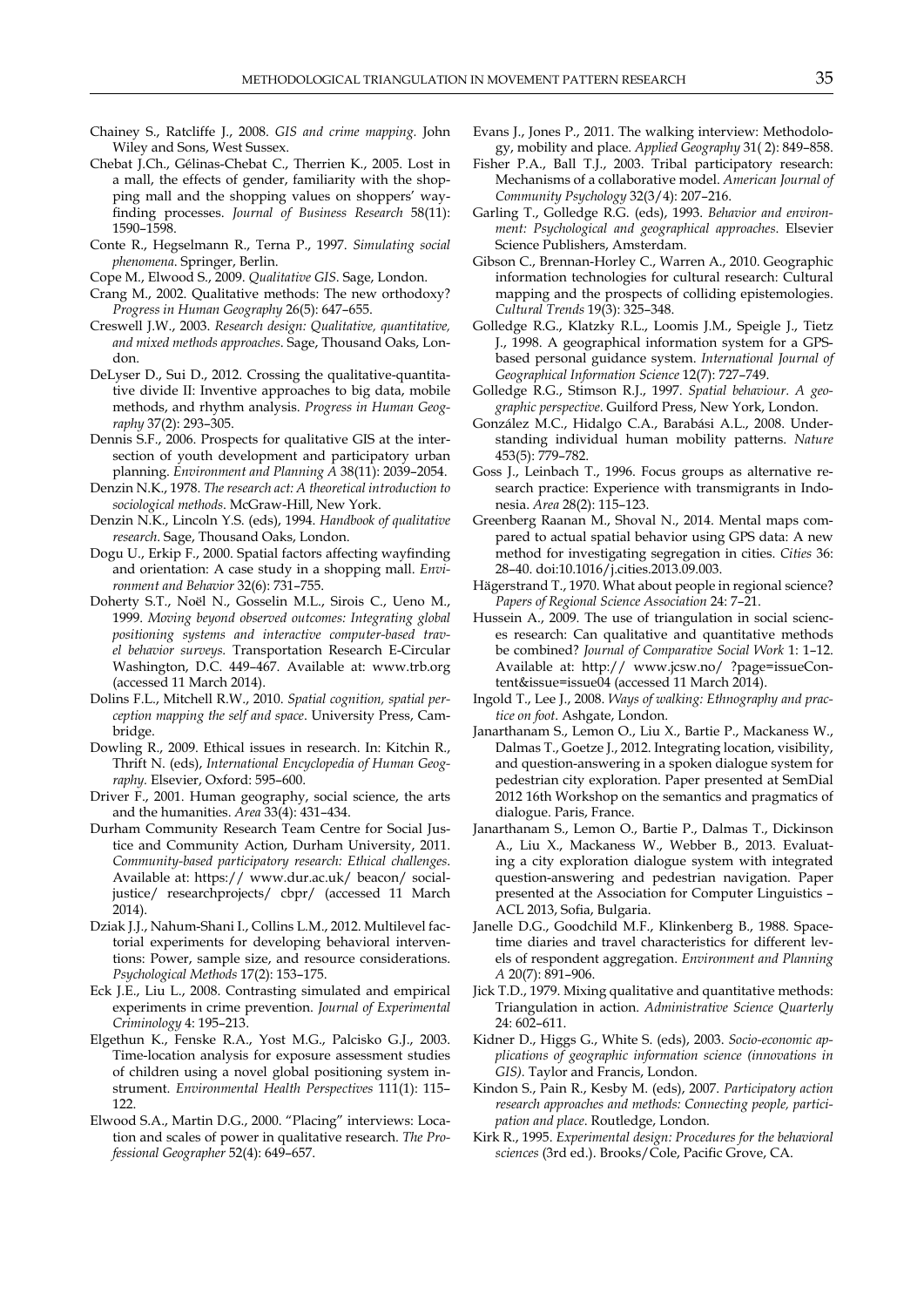- Kitzinger J., 1995. Introducing focus groups. *British Medical Journal* 311: 299–302.
- Krueger R.A., Casey M.A., 2008 *Focus groups: A practical guide for applied research*. Sage, London.
- Kwan M.P., 2012. The uncertain geographic context problem. *Annals of the Association of American Geographers* 102(5): 958–968.
- Kwan M.P., Knigge L., 2006. Doing qualitative research using GIS: An oxymoronic endeavor? *Environment and Planning A* 38(11): 1999–2002.
- Lee H.J., Joh C.H., 2010. Tourism behaviour in Seoul: An analysis of tourism activity sequence using multidimensional sequence alignments. *Tourism Geographies* 12(4): 487–504
- Li Ch., 2006. User preferences, information transactions and location-based services: A study of urban pedestrian wayfinding. *Computers, Environment and Urban Systems* 30(6): 726–740.
- Liu L., Hou A., Biderman A., Ratti C., 2009. Understanding individual and collective mobility patterns from smart card records: A case study in Shenzhen. 12<sup>th</sup> International IEEE Conference on Intelligent Transportation Systems, Institute of Electrical and Electronics Engineers. Available at: http:// dx.doi.org/ 10.1109/ ITSC.2009.5309662 (accessed 13 March 2014).
- Longhurst R., 2003. Semi-structured interviews and focus groups. In: Clifford N.J., Valentine G. (eds), *Key methods in geography.* Sage, London: 117–132.
- Lowery D.R., Morse W.C., 2013. A qualitative method for collecting spatial data on important places for recreation, livelihoods, and ecological meanings: Integrating focus groups with public participation geographic information systems. *Society & Natural Resources* 26(12): 1422–1437.
- Mackaness W., Bartie P., Sanchez-Rodilla Espeso C., 2014. The 'when, how and what' of text based wayfinding instructions for urban pedestrians. Paper presented at GIS-RUK 2014 Conference, University of Glasgow, Glasgow, Scotland.
- McKenzie M., Debbage K., 1990. Spatial pattern of visitor behaviour: A case study of the North Carolina Zoological Park. *Geographical Bulletin* 32(2): 100–109.
- McKercher B., Lau G., 2008. Movement patterns of tourists within a destination. *Tourism Geographies* 10(3): 355–374.
- Mendoza C., More'n-Alegret R., 2012. Exploring methods and techniques for the analysis of senses of place and migration. *Progress in Human Geography* 37(6): 762–785.
- Mertens D.M., Ginsberg P.E. (eds), 2008. *The handbook of social research ethics*. Sage, London.
- Millonig A., Gartner G., 2007. Monitoring pedestrian spatio-temporal behaviour. In: Gottfried B (ed.), *Workshop on behaviour monitoring and interpretation BMI* 07: 29–42. Available at www.tzi.de (accessed 11 March 2014).
- Miskelly F., 2005. Electronic tracking of patients with dementia and wandering using mobile phone technology. *Age and Ageing* 34(5): 497–499.
- Moles M., 2008. A walk in thirdspace: Place, methods and walking. *Sociological Research Online* 13(4). Available at: http:// www.socresonline.org.uk/ 13/4/2.html (accessed 13 March 2014).
- Murakami E., Wagner D.P., 1999. Can using global positioning system (GPS) improve trip reporting? *Transportation Research Part C: Emerging Technologies* 7(2): 149–165.
- Nisbett R.E., Wilson T.D., 1977. Telling more than we can know: Verbal reports on mental processes. *Psychological Review* 84(3): 231–259.
- Orellana D., Bregt A.K., Ligtenberg A., Wachowicz M., 2012. Exploring visitor movement patterns in natural recreational areas. *Tourism Management* 33(3): 672–682.
- Orellana D., Wachowicz M., 2011. Exploring patterns of movement suspension in pedestrian mobility. *Geographical Analysis* 43(3): 241–60.
- Pain R., 2008. Ethical possibilities: Towards participatory ethics. *Children's Geographies* 6(1): 104–108.
- Pain R., Francis P., 2003. Reflections on participatory research. *Area* 35(1): 46–54.
- Pain R., Kindon S., 2007. Participatory geographies. *Environment and Planning A*, 39(12): 2807–2812.
- Pavlovskaya M., 2006. Theorizing with GIS: A tool for critical geographies? *Environment and Planning A* 38(11): 2003–2020.
- Pettersson R., Zillinger M., 2011. Time and space in event behaviour: Tracking visitors by GPS. *Tourism Geographies*  13(1): 1–20.
- Philip L.J., 1998. Combining quantitative and qualitative approaches to social research in human geography – an impossible mixture? *Environment and Planning A* 30(2): 261–276.
- Phillips M.L., Hall T.A., Esmen N.A., Lynch R., Johnson D.L., 2001. Use of global positioning system technology to track subject's location during environmental exposure sampling. *Journal of Exposure Analysis & Environmental Epidemiology* 11(3): 207–215.
- Pratt G., 2002. Studying immigrants in focus groups. In: Moss P (ed.), *Feminist geography in practice.* Blackwell, Oxford: 214–229.
- Prince M., Brown S., Heathcote A., 2012. The design and analysis of state-trace experiments. *Psychological Methods* 17(1): 78–99.
- Quiroga C.A., Bullock D., 1998. Travel time studies with global positioning and geographic information systems: An integrated methodology. *Transportation Research Part C: Emerging Technologies* 6(1): 101–127.
- Rainham D., Krewski D., McDowell I., Sawada M., Liekens B., 2008. Development of a wearable global positioning system for place and health research. *International Journal of Health Geographics* 7(1): 59.
- Ratti C., Pulselli R.M., Williams S., Frenchman D., 2006. Mobile landscapes: Using location data from cell-phones for urban analysis. *Environment & Planning B* 33(5): 727–748.
- Research Ethics Code of Practice: Summary version 2005, 2008. *Children's Geographies* 6(1): 95–108.
- Richardson D.B., Volkow N.D., Kwan M., Kaplan R.M., Goodchild M.F., Croyle R.T., 2013. Spatial turn in health research. *Science* 339 (6126): 1390–1392.
- Ricketts Hein J., Evans J., Jones P., 2008. Mobile methodologies: Theory, technology and practice. *Geography Compass*  2: 1266–1285.
- Rocheleau D., 1995. Maps, numbers, text and context: Mixing methods in feminist political ecology. *The Professional Geographer* 47(4): 458–466.
- Santé I., García A.M., Miranda D., Crecente R., 2010. Cellular automata models for the simulation of real-world urban processes: A review and analysis. *Landscape and Urban Planning* 96: 108–122.
- Sheller M., Urry J., 2006. The new mobilities paradigm. *Environment and Planning A* 38(2): 207–226.
- Shoval N., 2008. Tracking technologies and urban analysis. *Cities* 25(1): 21–28.
- Shoval N., 2010. Monitoring and managing visitors flows in destinations using aggregate GPS data. In Gretzel R.L.,